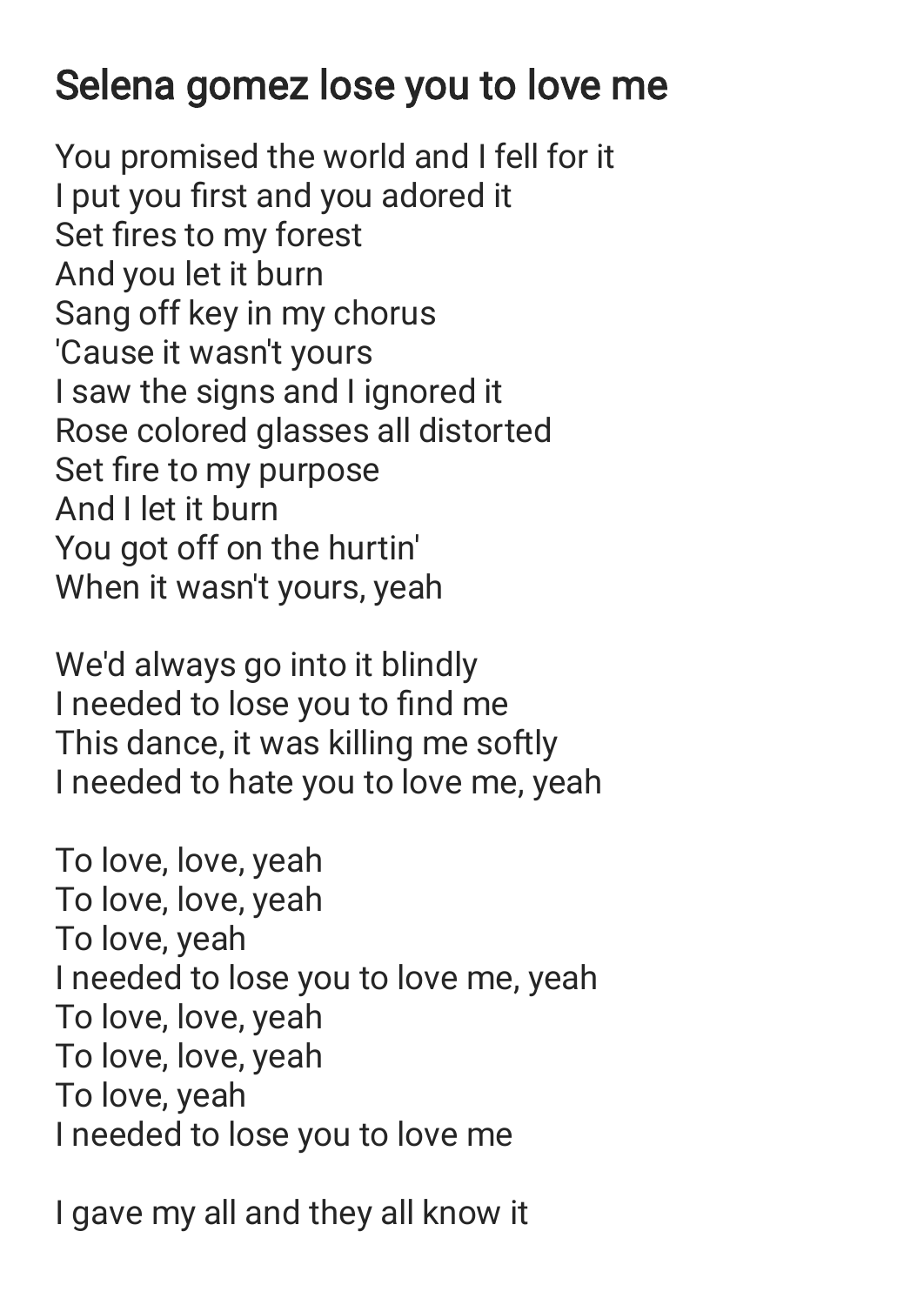Then you tore me down and now it's showing In two months, you replaced us Like it was easy Made me think I deserved it In the thick of healing, yeah

We'd always go into it blindly I needed to lose you to find me This dance, it was killing me softly I needed to hate you to love me, yeah

To love, love, yeah To love, love, yeah To love, yeah I needed to lose you to love me, yeah To love, love, yeah To love, love, yeah To love, yeah I needed to lose you to love me

You promised the world and I fell for it I put you first and you adored it Set fires to my forest And you let it burn Sang off key in my chorus

To love, love, yeah To love, love, yeah To love, yeah I needed to hate you to love me, yeah